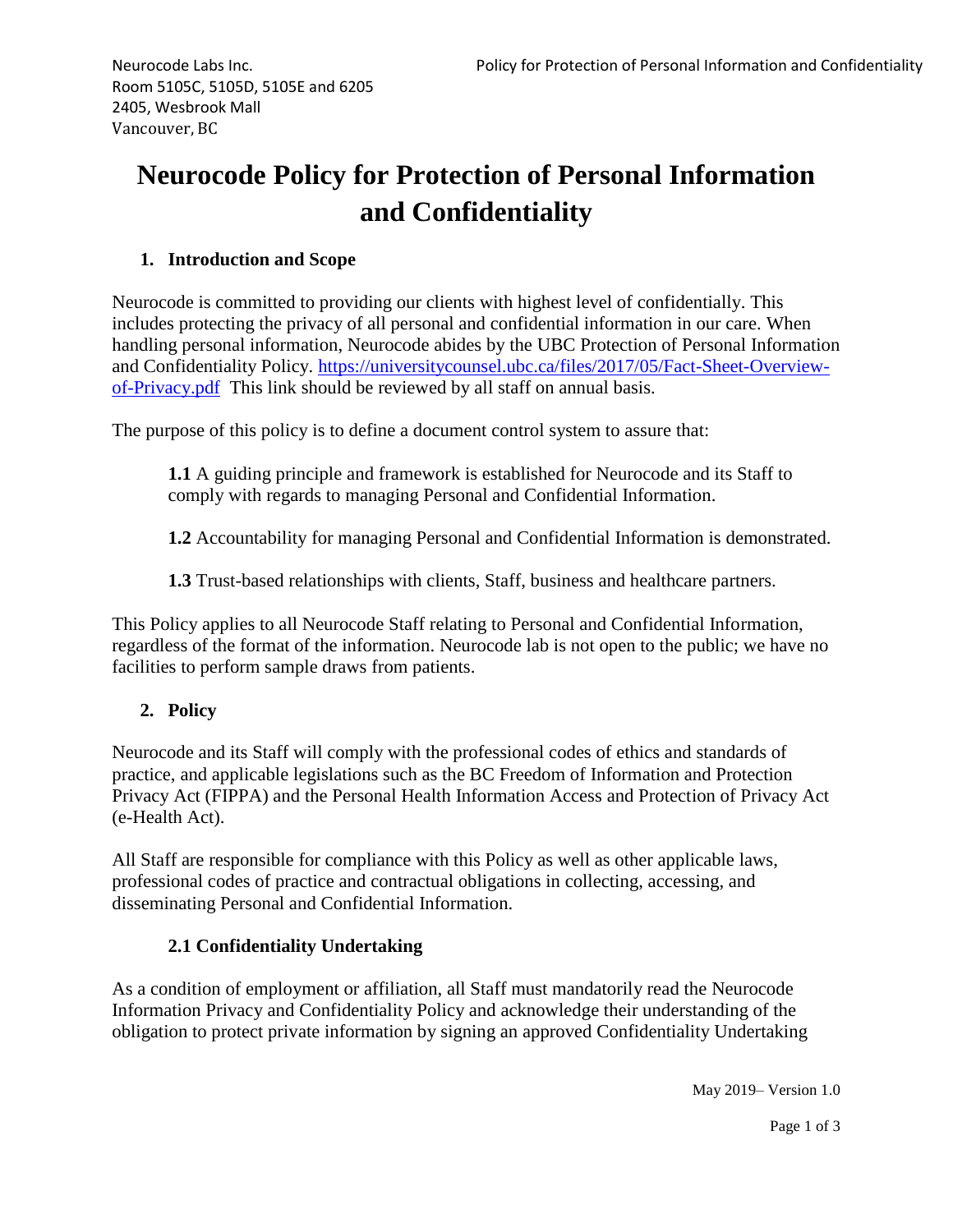Room 5105C, 5105D, 5105E and 6205 2405, Wesbrook Mall Vancouver, BC

form or other agreement as deemed appropriate by Neurocode. All Staff are required to reaffirm their understanding of and commitments to upholding confidentiality on an annual basis.

The training record must be retained for three years by Lab Manager to ensure protection of personal information and confidentiality compliance.

### **2.2 Privacy and Confidentiality Education**

Upon employment, Staff must complete mandatory privacy and confidentiality education as determined by Neurocode. The privacy education will be determined based on Staff roles and responsibilities.

#### **2.3 Collection and use of Personal Information**

Staff may collect Personal Information as needed to perform tasks. Where possible, Personal Information will be collected directly from the individual that the information is about. At the time of the collection, the individual should be informed of:

- the purpose of the collection
- the legal authority for the collection; and

- the contact person information if the individual has any questions about the collection Staff may access and use Personal Information for legitimate purposes on a need-to-know basis in order to perform job functions and responsibilities.

#### **2.4 Disclosure of Personal Information**

For an overview of Disclosure of Personal Information and requirements governing the security of personal information, refer to the UBC Information Security Standards. [https://cio.ubc.ca/information-security/information-security-policy-standards-and](https://cio.ubc.ca/information-security/information-security-policy-standards-and-resources#user_standards)[resources#user\\_standards](https://cio.ubc.ca/information-security/information-security-policy-standards-and-resources#user_standards)

#### **2.5 Accuracy of Personal Information**

Neurocode and its Staff will take reasonable steps to ensure the accuracy and completeness of any Personal Information they collect or record and take extra measures to protect against making any errors due to carelessness or other oversights. Medical Director is responsible for updating and maintaining the accuracy of personnel records. Staff should direct any clients requesting correction or amendment of information in their medical records to Medical Director.

#### **2.6 Retention and Destruction of Personal Information**

Personal and confidential information must be retained for three years. For the safe destruction of Personal and Confidential Information stored digitally or electronically must be physically or magnetically erased. Encrypting or overwriting the information is insufficient due to the possibility of it being recovered.